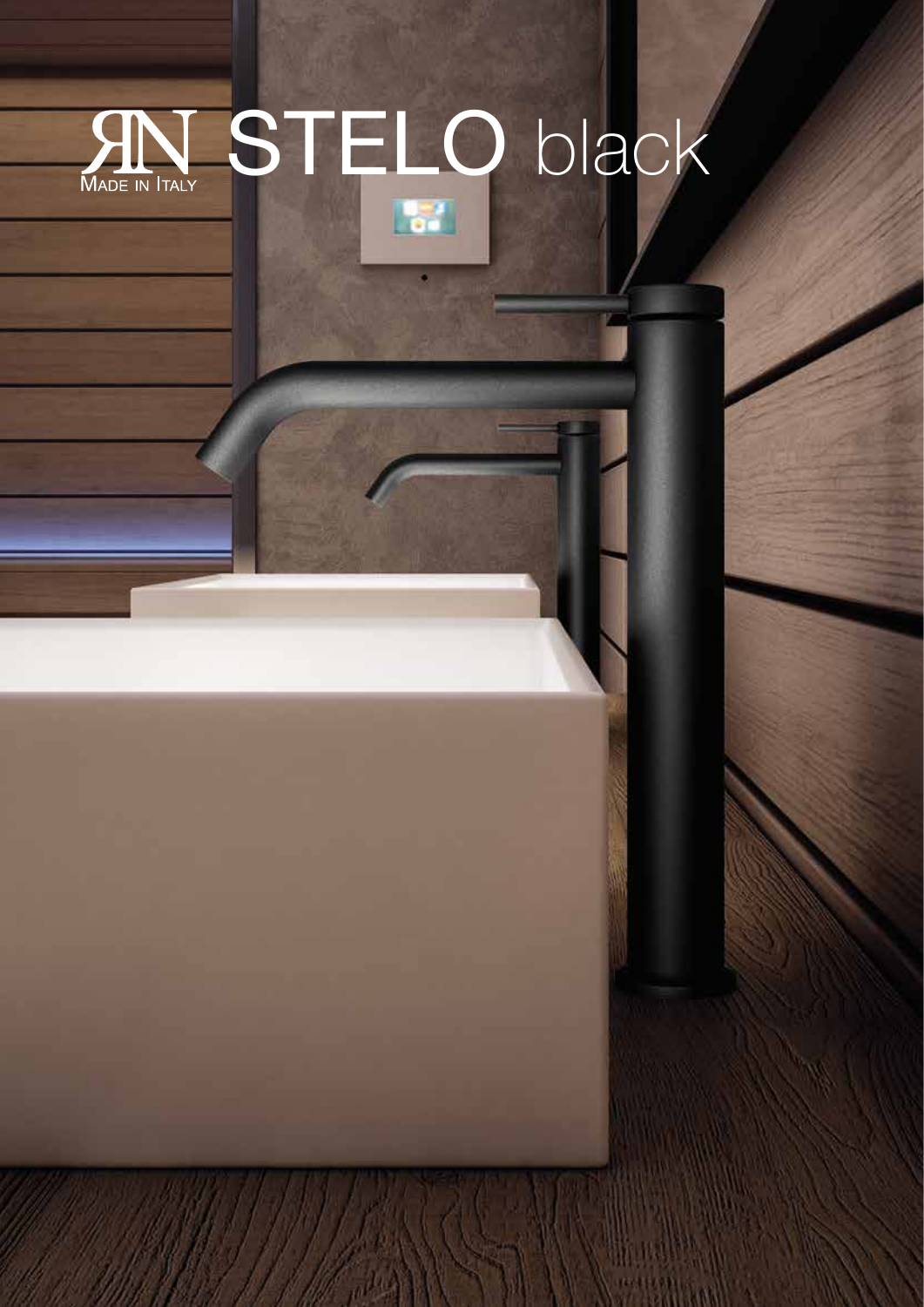## STELO BLACK

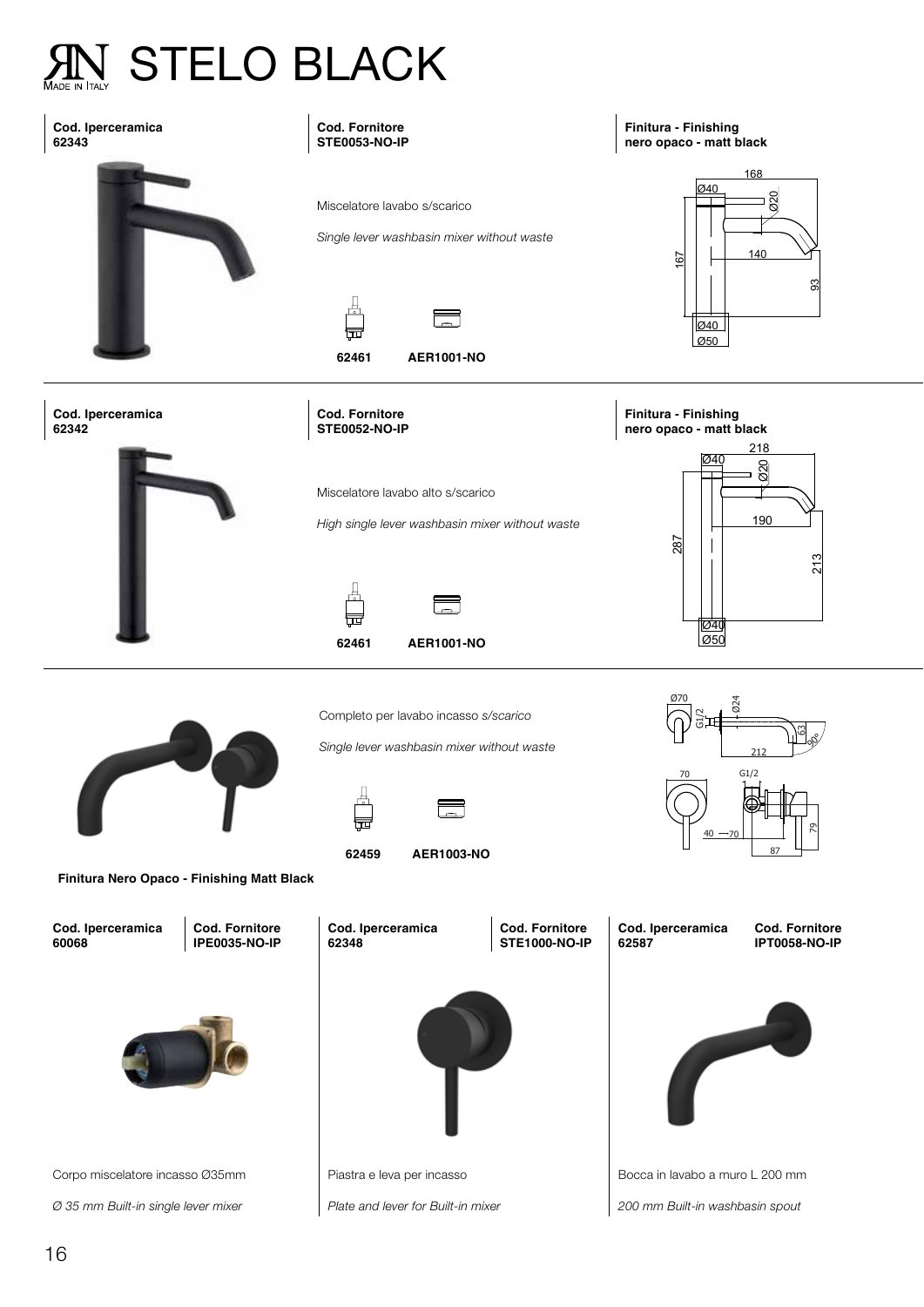